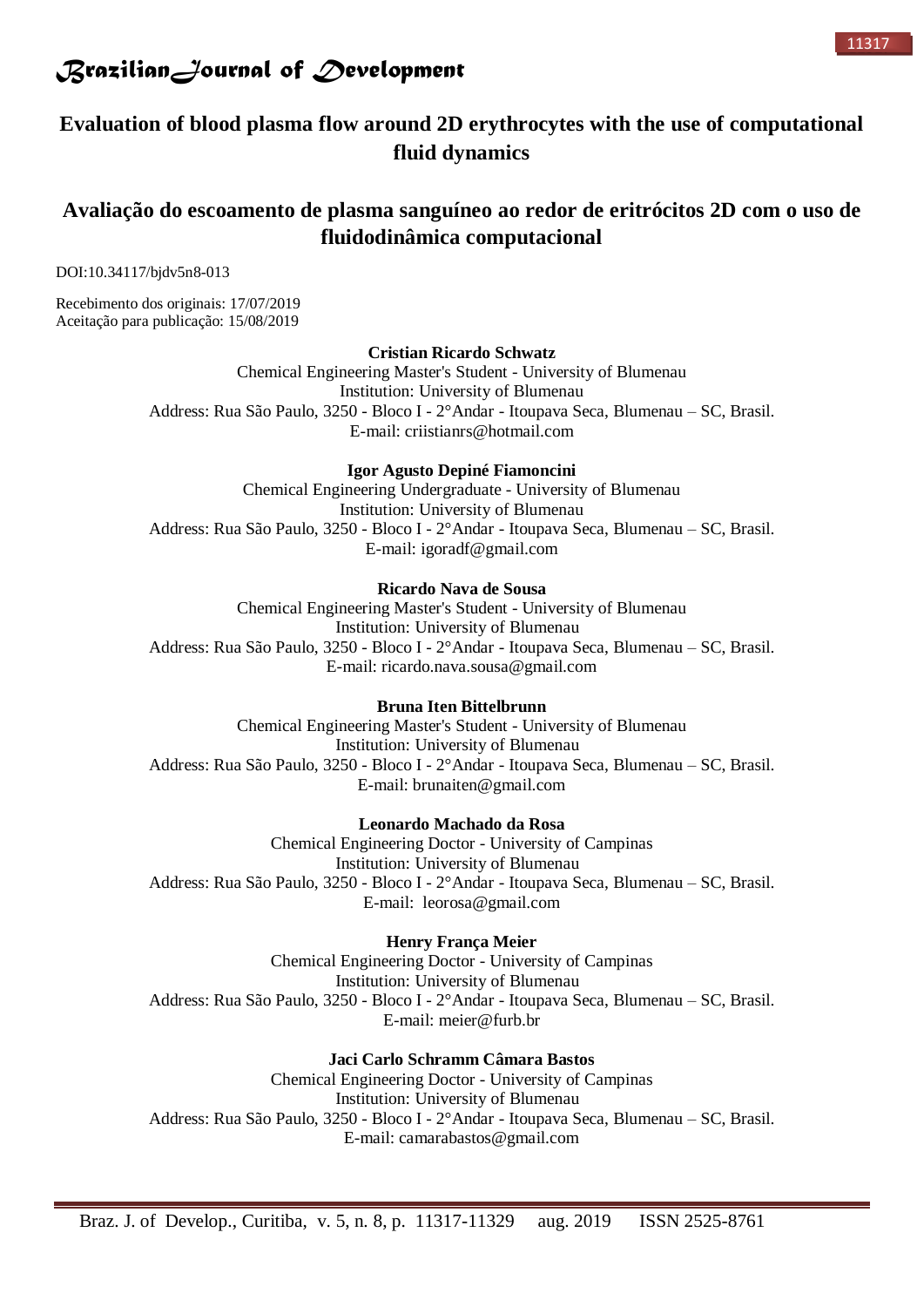### **ABSTRACT**

Hemodynamic forces, such as Wall Shear Stress, are known to be one of the factors behind atherosclerotic plaque formation in blood vessels. Such plaque formation may lead to clinical conditions such as aneurysms and stenosis. Given the importance of understanding the hemodynamics inside blood vessels, CFD-based (Computational Fluid Dynamics) tools can be applied with Medical imaging techniques, in order to assist physicians. Although CFD simulations try to simulate cases as close as possible to their real physics, simplifications are often required. Furthermore, blood is usually taken as being a single-phase fluid, despite it being a suspension of blood cells in plasma. This is due to the focus of computational hemodynamics often being the whole blood flow or pathologies within the blood vessel. However, blood cells can account to more than half of the blood volume, depending on the patient. Hence, the present work aimed to study the behavior of plasma, flowing around a single erythrocyte, as well as a cluster of erythrocytes immersed in a 2D domain. In the simulations, parameters such as the Reynolds number and velocity profiles were analyzed. Results showed that erythrocyte geometry had an influence in the velocity profiles. Moreover, Reynolds numbers were considerably low, due to the micro scale utilized in the simulations, which was in accordance with literature.

**Keywords:** Blood, Eryhtrocytes, Hemodynamics, Simulations, Computational Fluid Dynamics.

### **RESUMO**

Sabe-se que forças hemodinâmicas, como o Stress de Cisalhamento na Parede, são um dos fatores responsáveis pela formação da placa aterosclerótica nos vasos sanguíneos. Essa formação de placas pode levar a condições clínicas, como aneurismas e estenoses. Dada a importância de se entender a hemodinâmica dentro dos vasos sanguíneos, ferramentas baseadas em CFD (Computational Fluid Dynamics) podem ser aplicadas com técnicas de imagem médica, a fim de auxiliar os médicos. Embora as simulações de CFD tentem simular os casos o mais próximo possível de sua física real, simplificações são frequentemente necessárias. Além disso, o sangue é geralmente considerado como sendo um fluido monofásico, apesar de ser uma suspensão de células sanguíneas no plasma. Isto é devido ao foco da hemodinâmica computacional, muitas vezes sendo o fluxo total de sangue ou patologias dentro do vaso sanguíneo. No entanto, as células do sangue podem representar mais da metade do volume de sangue, dependendo do paciente. Assim, o presente trabalho teve como objetivo estudar o comportamento do plasma, fluindo em torno de um único eritrócito, bem como um aglomerado de eritrócitos imersos em um domínio 2D. Nas simulações, parâmetros como o número de Reynolds e os perfis de velocidade foram analisados. Os resultados mostraram que a geometria dos eritrócitos influenciou os perfis de velocidade. Além disso, os números de Reynolds foram consideravelmente baixos, devido à escala micro utilizada nas simulações, que estava de acordo com a literatura.

**Palavras-chave**: Sangue, Eritrócitos, Hemodinâmica, Simulações, Fluidodinâmica Computacional.

## **1 INTRODUCTION**

Hemodynamic forces, such as Wall Shear Stress, are known to be one of the factors behind atherosclerotic plaque formation in blood vessels. This plaque formation can lead to vascular pathologies, such as aneurysms and stenosis (BALOSSINO et al., 2009; CEBRAL et al., 2005; DONG et al., 2013). Given the importance of understanding the hemodynamics inside blood vessels,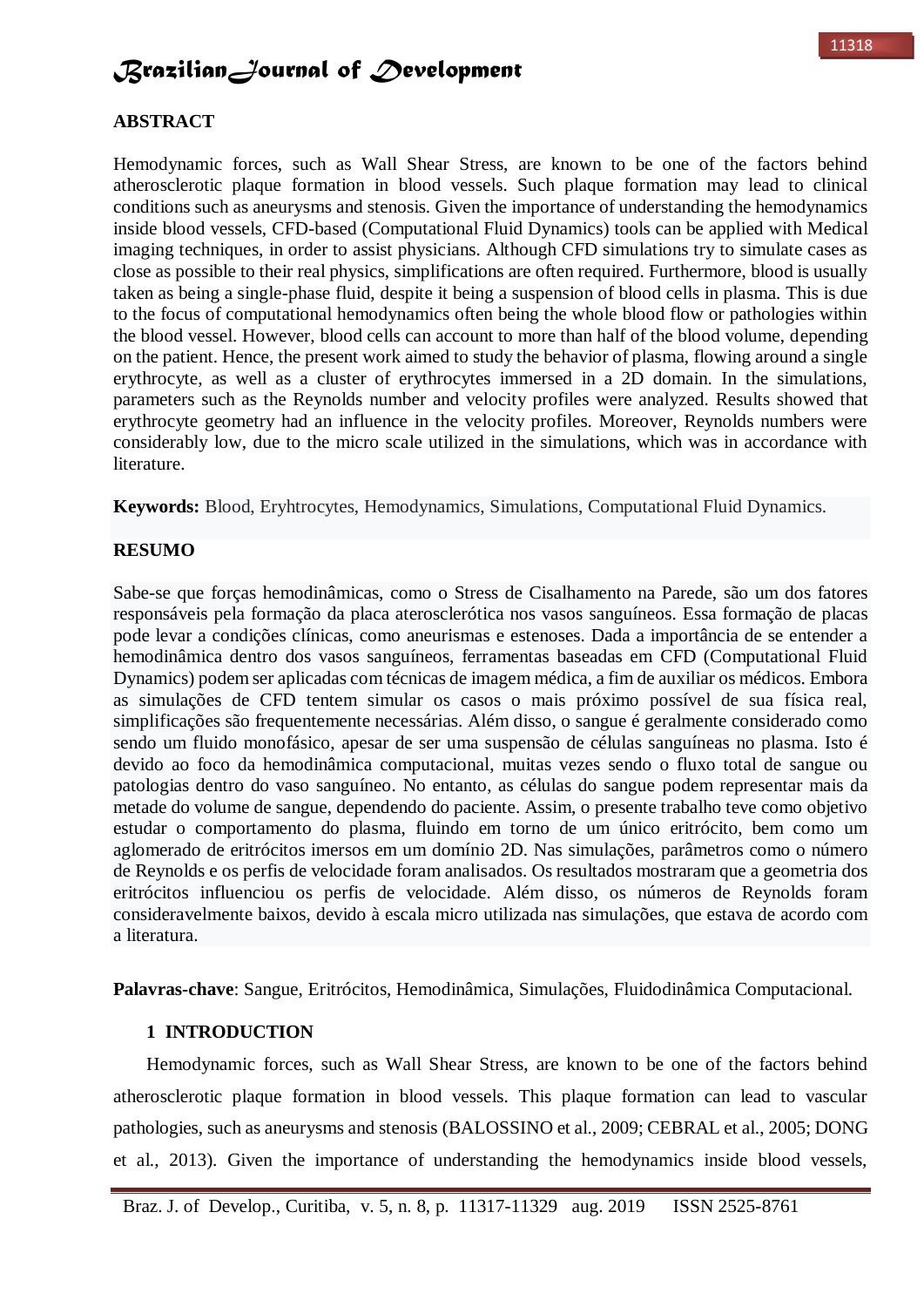numerical simulations such as those using the CFD (Computational Fluid Dynamics) technique have been applied, in order to aid physicians with further analysis of the blood flow. These simulations can be used alongside with common medical imaging technologies, such as MRI (Magnetic Resonance Imaging) and CT-scans (Computed Tomography) (LI et al., 2018). Although numerical studies try to simulate cases as close as possible to the real physical and biological behavior, many studies tend to adopt simplifications. Some usual considerations are the adoption of a Newtonian model for the singlephase blood rheology or the use of generic geometries representing the vessels. Nevertheless, the use of simplifications can lead to reasonable results (KARIMI et al., 2014; MORALES et al., 2013), which can be used as basis for further studies. Despite achieving acceptable results, blood is a suspensiontype fluid, composed of blood cells, erythrocytes, leucocytes and thrombocytes, suspended in plasma (JUNG and HASSANEIN, 2008; RAZAVI et al., 2011). Whilst blood cell presence in blood flow is a known information, simulations tend to consider blood as a single-phase flow. Therefore, computational hemodynamics tend to focus on the whole blood as well as pathologies, rather than the physics behind the cells. However, blood cells can account to more than half of the blood volume, depending on the patient (JUNG and HASSANEIN, 2008; OU et al., 2016). Hence, the present work aimed to study the behavior of plasma, a Newtonian fluid, flowing around a single erythrocyte, as well as a group of erythrocytes contained in a 2D domain. From the simulations, parameters such as velocity magnitude and Reynolds number were analyzed, in order to provide more information that will be used in future studies by the research group.

## **2 MATERIALS AND METHODS**

In order to carry out simulations, three generic geometries were developed in the pre-processing step. The first two geometries had a single erythrocyte, where the differences between both are the orientation and shape of the cell. In the first one, the erythrocyte is oriented parallel to the flow, whereas the second one is oriented perpendicular to the flow. The third geometry is composed of twenty-one erythrocytes oriented parallel to the flow. Data for superficial area, as well as erythrocyte volume was taken from the literature (JAY, 1975). With the geometrical data, 3D erythrocytes were made, in order to assure that the cell volume was in accordance with the literature. From the 3D model, a cross sectional area was taken, in order to obtain the 2D model. This model was used in both first and third geometries. For the second geometry, a "parachute" shape was adopted, due to orientation of the erythrocyte. This choice was made due to the fact that erythrocytes are known to deform under flow (LIU and LIU, 2006). Moreover, it has been stated that, especially in microvessels, erythrocytes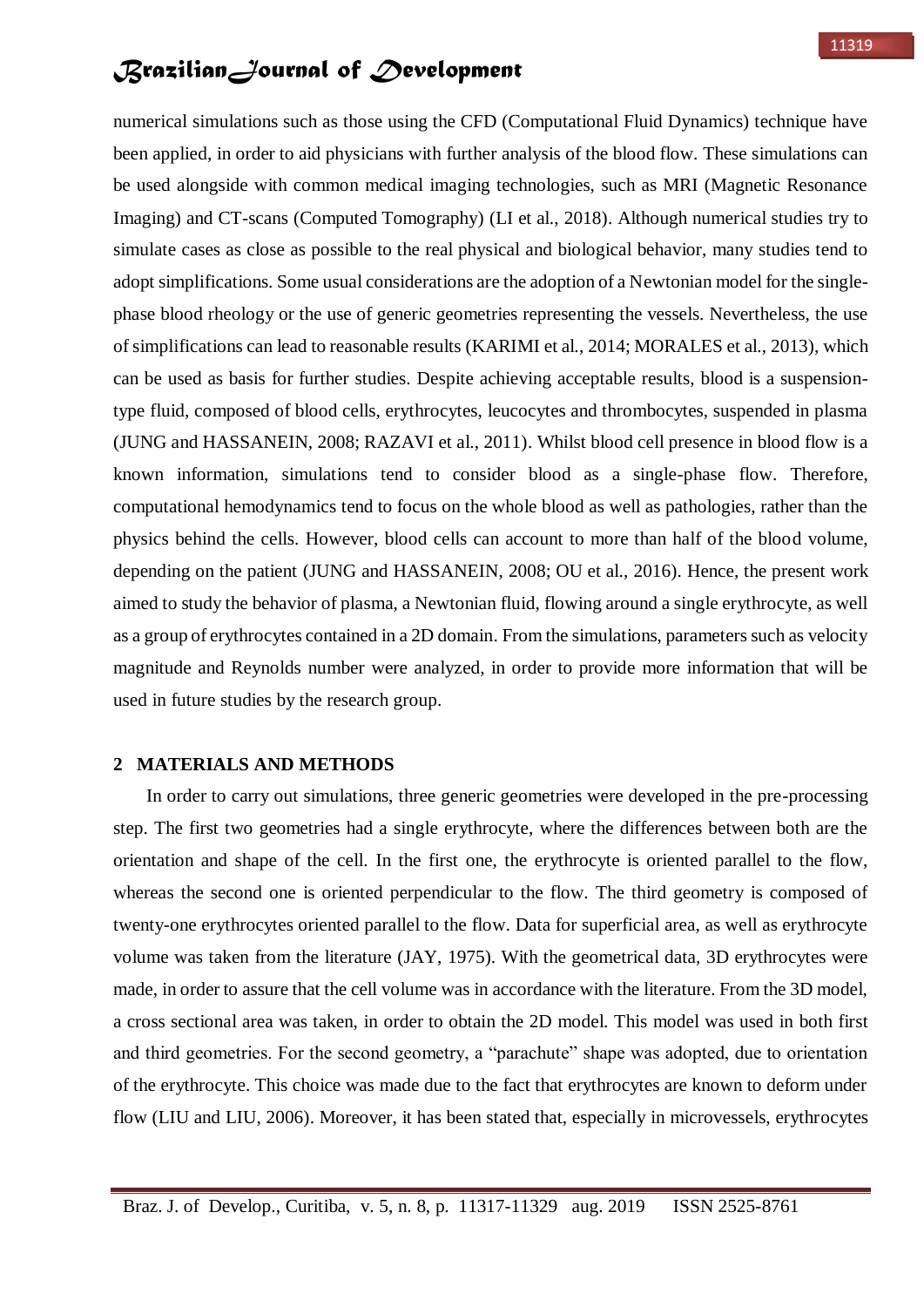tend to form a "parachute" shape (NOGUCHI and GOMPPER, 2005). All the geometrical data is available in Table 1:

| <b>Parameter</b>                | <b>Surface</b><br>$(\mu m^2)$ | Area   Volume<br>$(\mu m^3)$ | Cell Radius Cell<br>$(\mu m)$ | lower   Cell<br>width $(\mu m)$ | higher<br>width $(\mu m)$ |
|---------------------------------|-------------------------------|------------------------------|-------------------------------|---------------------------------|---------------------------|
| Single<br>parallel cell         | 120.31                        | 74.77                        | 7.8                           | 0.75                            | 2.25                      |
| Single<br>perpendicular<br>cell | 140.08                        | 87.06                        | 7.8                           | 1.19                            | 1.88                      |

**Table 1.** Geometrical data used in the three geometries developed.

In order to solve conservation equations, numerical meshes for each scenario were developed. In this step, the spatial domain is divided into infinitesimal elements, in which conservation equations are solved for each element. For each case in Table 1, three meshes were created: a coarse, an intermediate and a refined mesh. The choice of creating three meshes was to ensure that the GCI (Grid Convergence Index) method could be applied (CELIK, 2008), assuring that the influence of the numerical meshes over the numerical results is negligible. The number of elements used in each mesh, as well as mesh dimensions are presented in Tables 2 and 3:

**Table 2.** Number of elements for each mesh in all cases.

| Case                         | <b>Number of Elements</b> |                          |                     |  |
|------------------------------|---------------------------|--------------------------|---------------------|--|
|                              | <b>Coarse Mesh</b>        | <b>Intermediate Mesh</b> | <b>Refined Mesh</b> |  |
| 1. Single parallel cell      | 9410                      | 9496                     | 20224               |  |
| 2. Single perpendicular cell | 13532                     | 13170                    | 26537               |  |
| 3. Multiple parallel cells   | 16746                     | 16612                    | 32684               |  |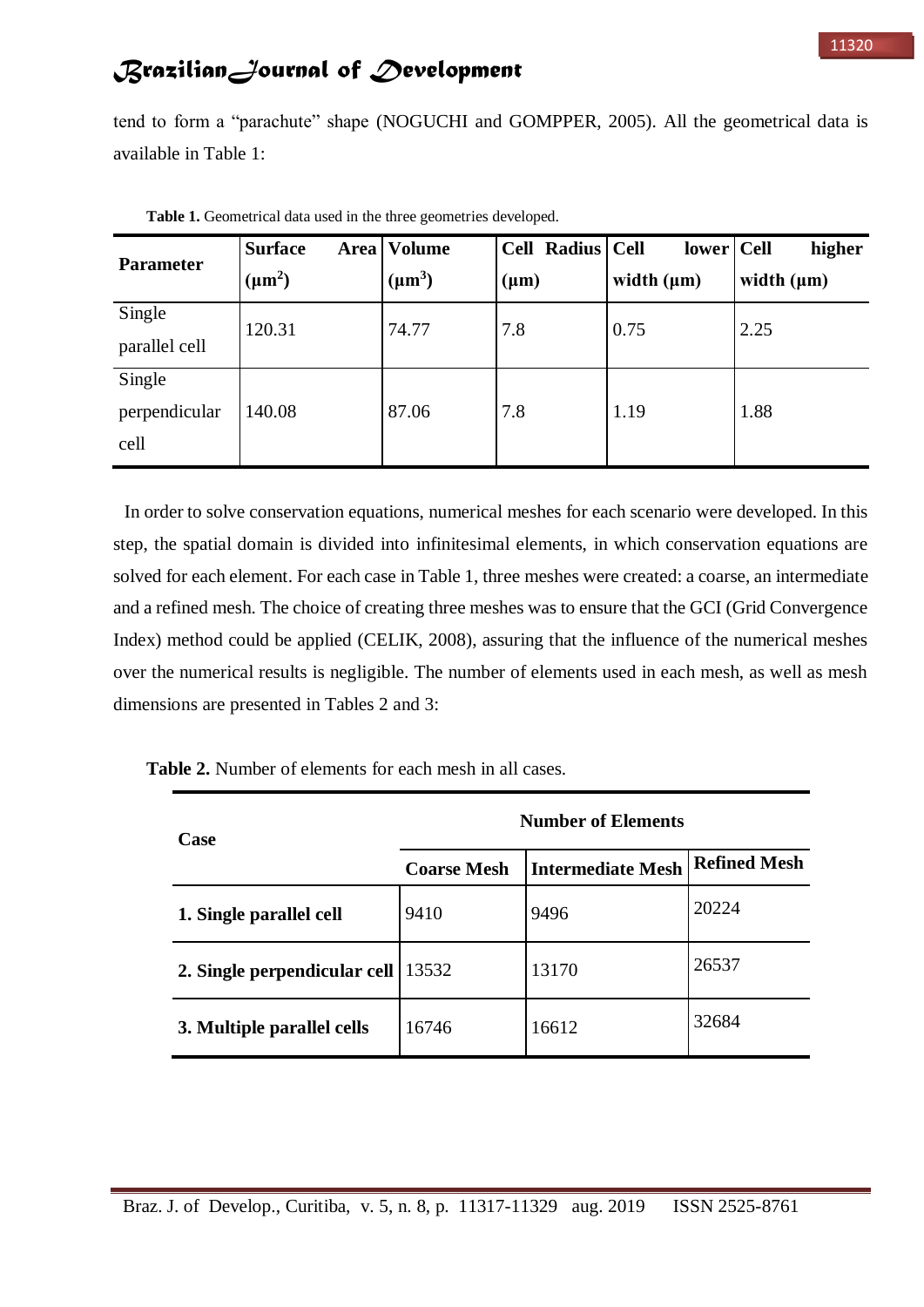| <b>Parameter</b>              | <b>Vertical</b><br>domain | Horizontal<br>domain | Residence time |
|-------------------------------|---------------------------|----------------------|----------------|
|                               | $(\mu m)$                 | $(\mu m)$            | (s)            |
| Single parallel cell          | 62.25                     | 87.50                | $4.4e-05$      |
| Single<br>perpendicular cell  | 67.00                     | 80.00                | $4.0e-05$      |
| Multiple<br>parallel<br>cells | 100.50                    | 122.50               | $6.4e-05$      |

**Table 3.** Mesh dimensions and residence time for each case.

Additionally, Figures 1 to 3 show the numerical meshes developed. The number of elements chosen for each mesh was based in the factor of 1.3 proposed by Celik (2008). The parameter analyzed for the GCI development was the velocity profile in the Y direction. In all three cases, errors did not surpass 2%, which indicates that the numerical grid choice will have a considerable low influence on numerical results. Thus, for all three cases the refined grid was chosen, since the computational time to run simulations was similar for all meshes. All steps of the pre-processing were carried using the ANSYS FLUENT 19 software.



**Figure 1.** Numerical mesh for the first case.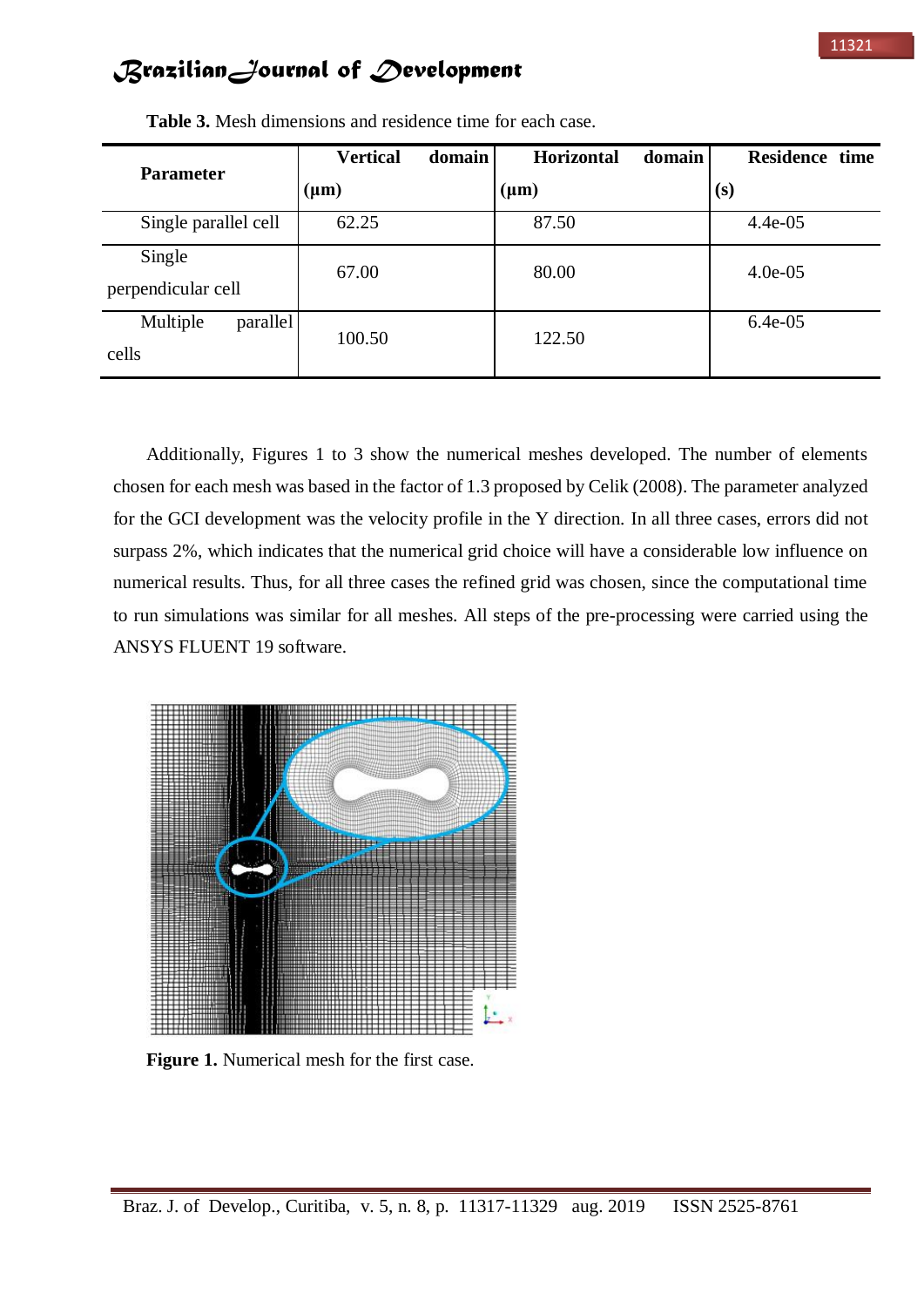

**Figure 2.** Numerical mesh for the second case.



**Figure 3.** Numerical mesh for the third case.

For the setup used in the simulations, a transient single-phase flow, in which mass and momentum conservation equations need to be solved, respectively (Equations 1 and 2):

$$
(\nabla \cdot \mathbf{u}) = 0 \tag{1}
$$

$$
\partial/\partial t \rho \mathbf{u} = -(\nabla \cdot \rho \mathbf{u} \mathbf{u}) - \nabla p - (\nabla \cdot \tau) + \rho \mathbf{g} + \mathbf{F}
$$
 (2)

Furthermore, since plasma is the fluid of interest, a Newtonian rheological model could be adopted. Thus, the stress tensor from Equation 2 can be written as (Equation 3):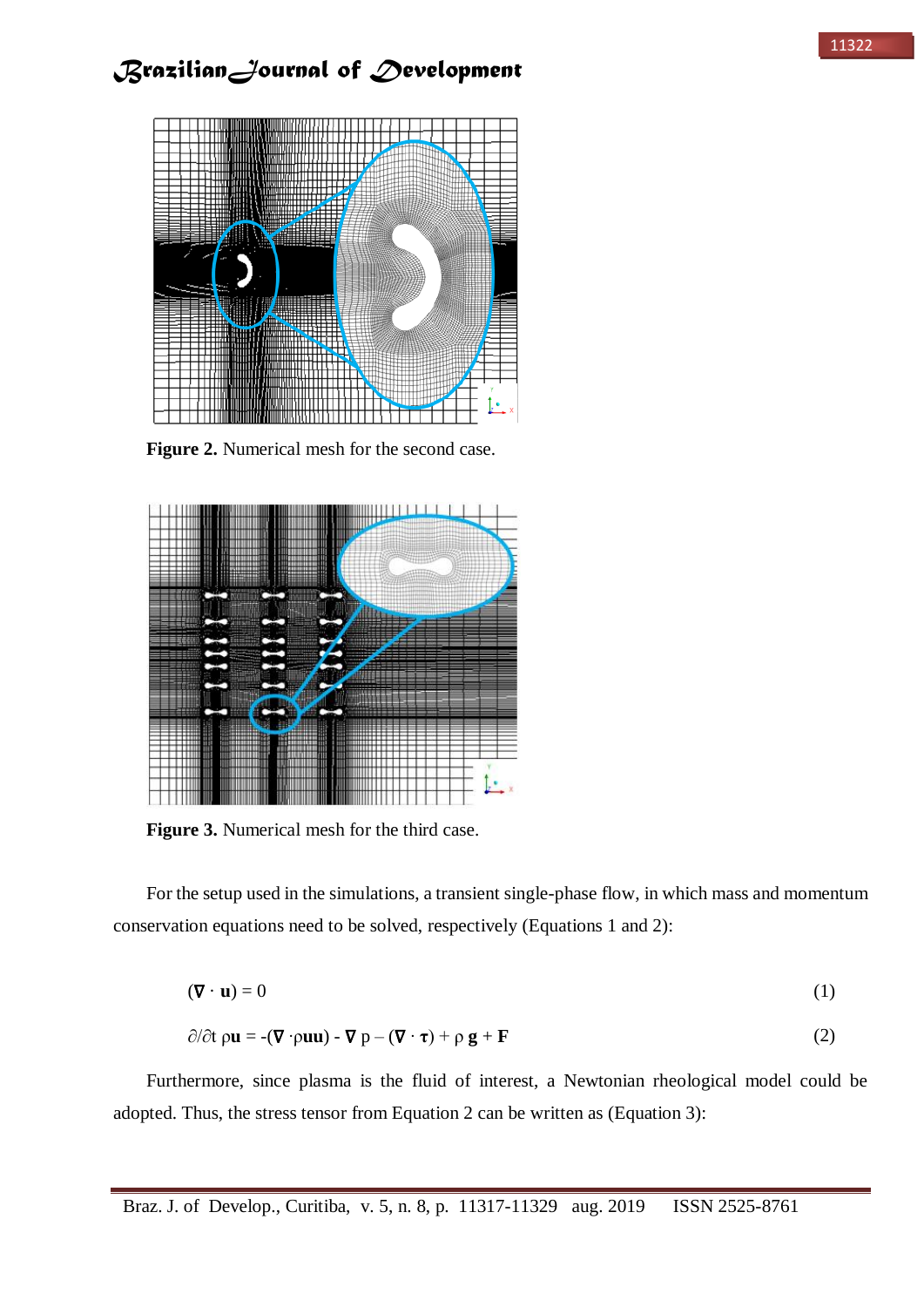$\tau = -\mu \left[ \nabla u + (\nabla u)^T \right] - 2/3 \left( \nabla \cdot u \right) \mathbf{I}$  (3)

Since blood flows have a tendency of presenting low Reynolds numbers (LIU and LIU, 2006), a laminar approach was adopted. For the processing step, plasma viscosity and density of 0.0011 Pa.s and 1020 kg/m<sup>3</sup> were adopted (OU et al., 2016) and an inlet velocity of 0.5 m/s was used, to represent the average blood velocity. As side boundary conditions, a zero-shear boundary was adopted, since this control volume is taken to be located at a point inside the vessel, which is far from the vessel walls. Although the blood cells were taken as being solid, the same zero-shear condition was adopted on the walls of the erythrocyte, because the cells should be moving with the plasma. Thus, the velocity around them should not equal to zero. Average blood pressure of 100 mmHg was used as exit boundary condition. The simulations used a timestep of  $10^{-6}$ , due to the fact that the Courant number was highly dependent on the timestep size. This timestep ensured Courant numbers of approximately 1. All simulations were carried for a total flow time of 0.2 s, since convergence was achieved after 0.02 s of simulation. Moreover, the residence time inside the control volume is relatively small, according to Table 3, justifying the simulation time choice. Moreover, many simplifications were adopted for the simulation in this study. Inlet boundary condition was taken as being a constant velocity, whereas regular blood flow behaves in a pulsatile manner. The erythrocytes in the simulations were taken as being stationary, while in real scenarios red blood cells have a relative velocity to the plasma. Lastly, spatial domain was taken to be two dimensional, in order to facilitate the simulations.

## **3 RESULTS AND DISCUSSION**

Results obtained in the three simulations are presented in Table 4 and Figures 4 to 7.

| <b>Case</b>                         | <b>Reynolds</b><br>Average<br><b>Number</b> | <b>Highest</b><br><b>Reynolds</b><br><b>Number</b> |
|-------------------------------------|---------------------------------------------|----------------------------------------------------|
| 1. Single parallel cell             | 0.3129                                      | 0.5492                                             |
| 2. Single perpendicular<br>cell     | 0.3329                                      | 0.9225                                             |
| Multiple<br>3.<br>parallel<br>cells | 0.3693                                      | 1.4781                                             |

**Table 4.** Average and highest Reynolds number for each case.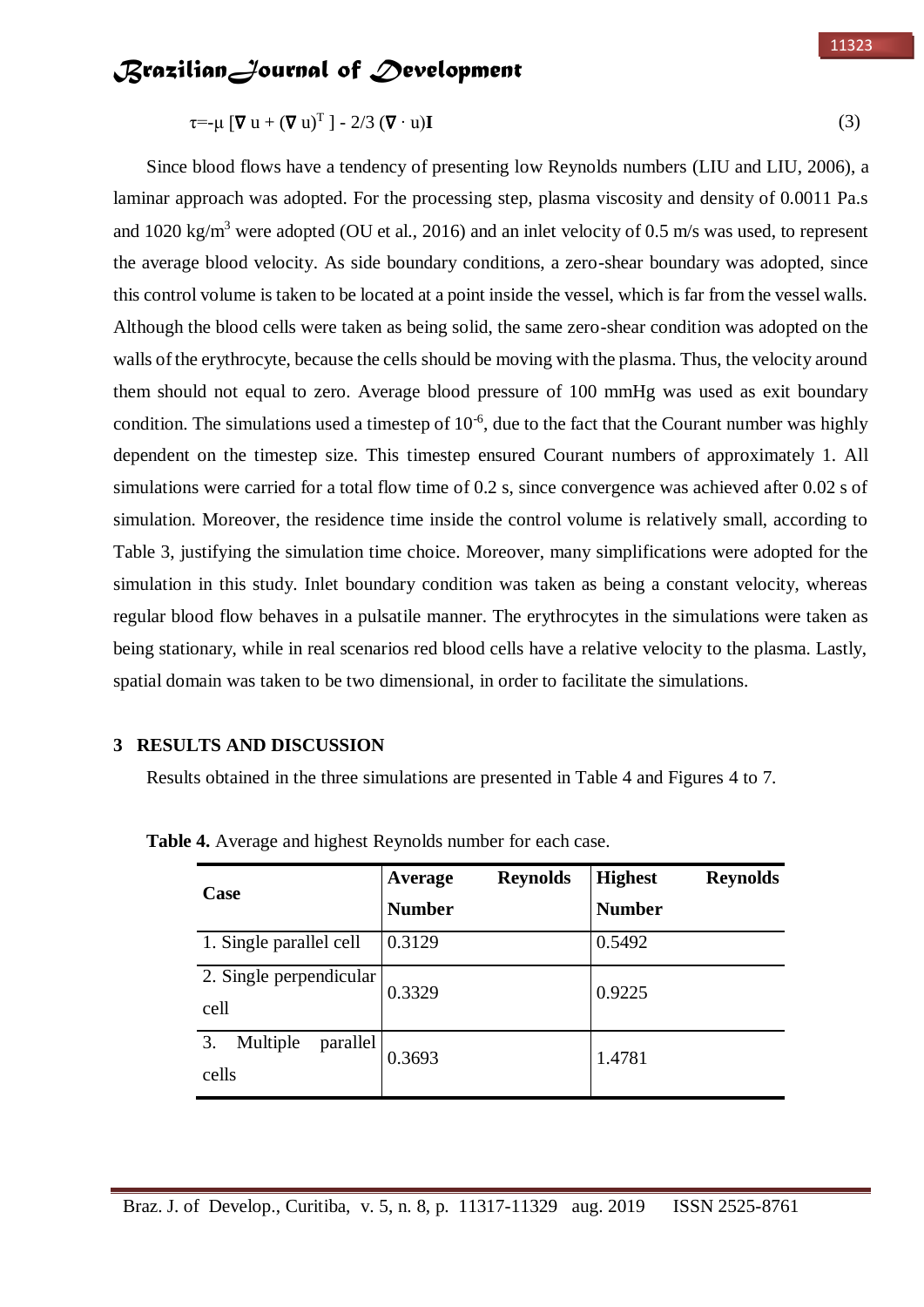From Table 4, it can be seen that the average Reynolds number for the spatial domain is relatively low, which classifies the flow as being laminar. Although Reynolds numbers of this range are unusual for fluids with densities close to water density, these results are in accordance with experimental data from literature. Noguchi and Gomper (2005) stated that experimental Reynolds numbers for erythrocyte clusters are of  $10^{-2}$  range in microvessels. Given that the volume control is in the micron range, its flow can be compared to flow in capillaries. Additionally, since the Reynolds number equation (Equation 4) has a characteristic length in the order of micrometers multiplying the numerator, low Reynolds numbers were expected from the simulations.

$$
Re = (\rho_f \mathbf{u}_f L_c)/\mu_f \tag{4}
$$

Where  $\rho_f$  is the fluid density,  $\mu_f$  is the fluid viscosity,  $u_f$  is the fluid velocity and  $L_c$  is the characteristic length. For this case, the fluid of interest is the plasma.



**Figure 4**. Velocity contour of the first case.



**Figure 5.** Velocity contour of the second case.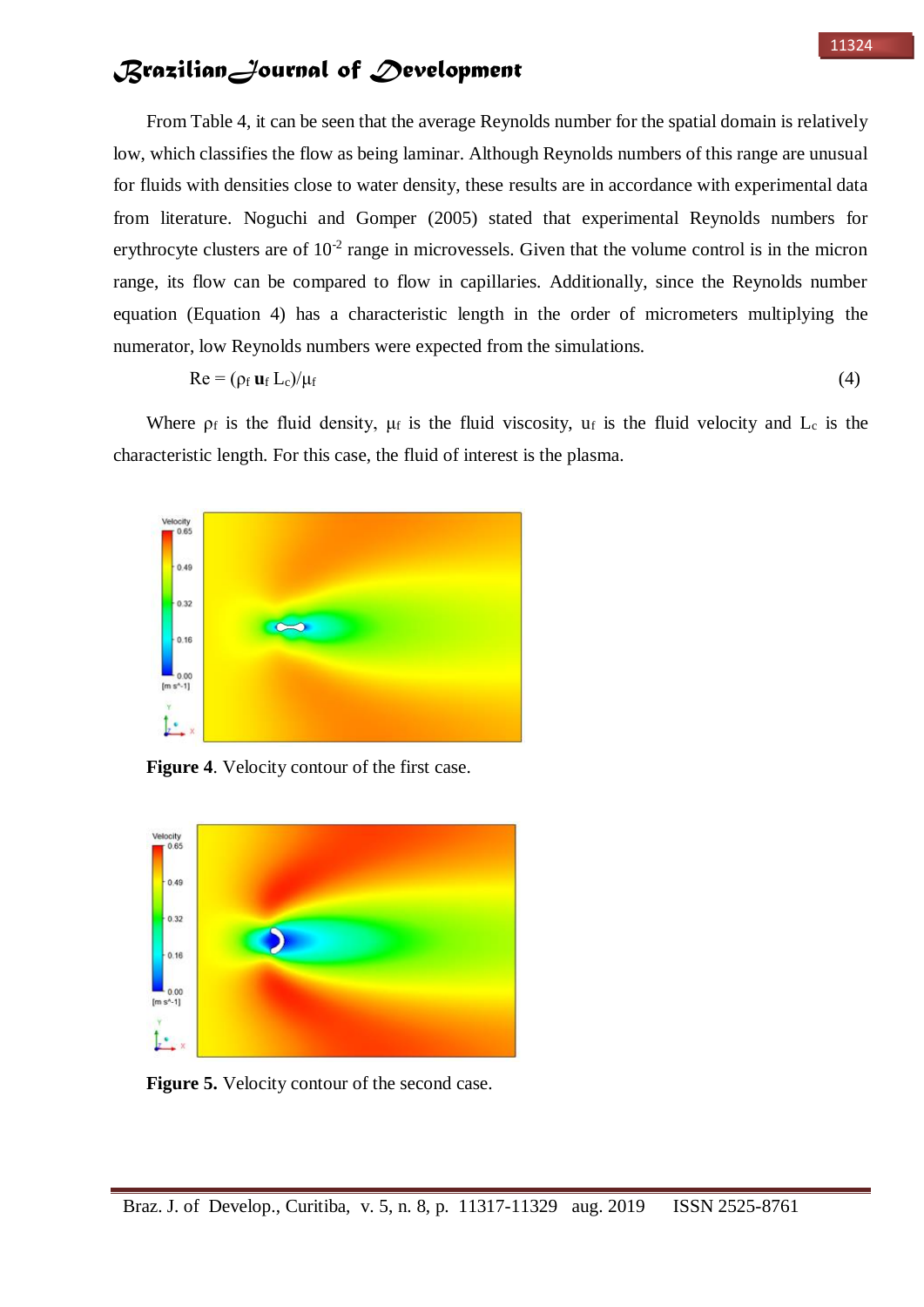

**Figure 6.** Velocity contour of the third case.



**Figure 7.** Velocity profiles of the three cases.

The velocity contours are shown in Figures 4 to 6. It is possible to see that the erythrocyte geometry has a significant effect on the velocity magnitude. From the velocity profiles in Figure 7, a relation of geometry to velocity can be drawn. It is visible that depending on the geometry, the deceleration of the plasma is more pronounced. In cases two and three, the geometry promotes a higher deceleration of the plasma at the middle line. Additionally, it promotes a higher velocity around the erythrocytes in the free flow regions, away from the centerline.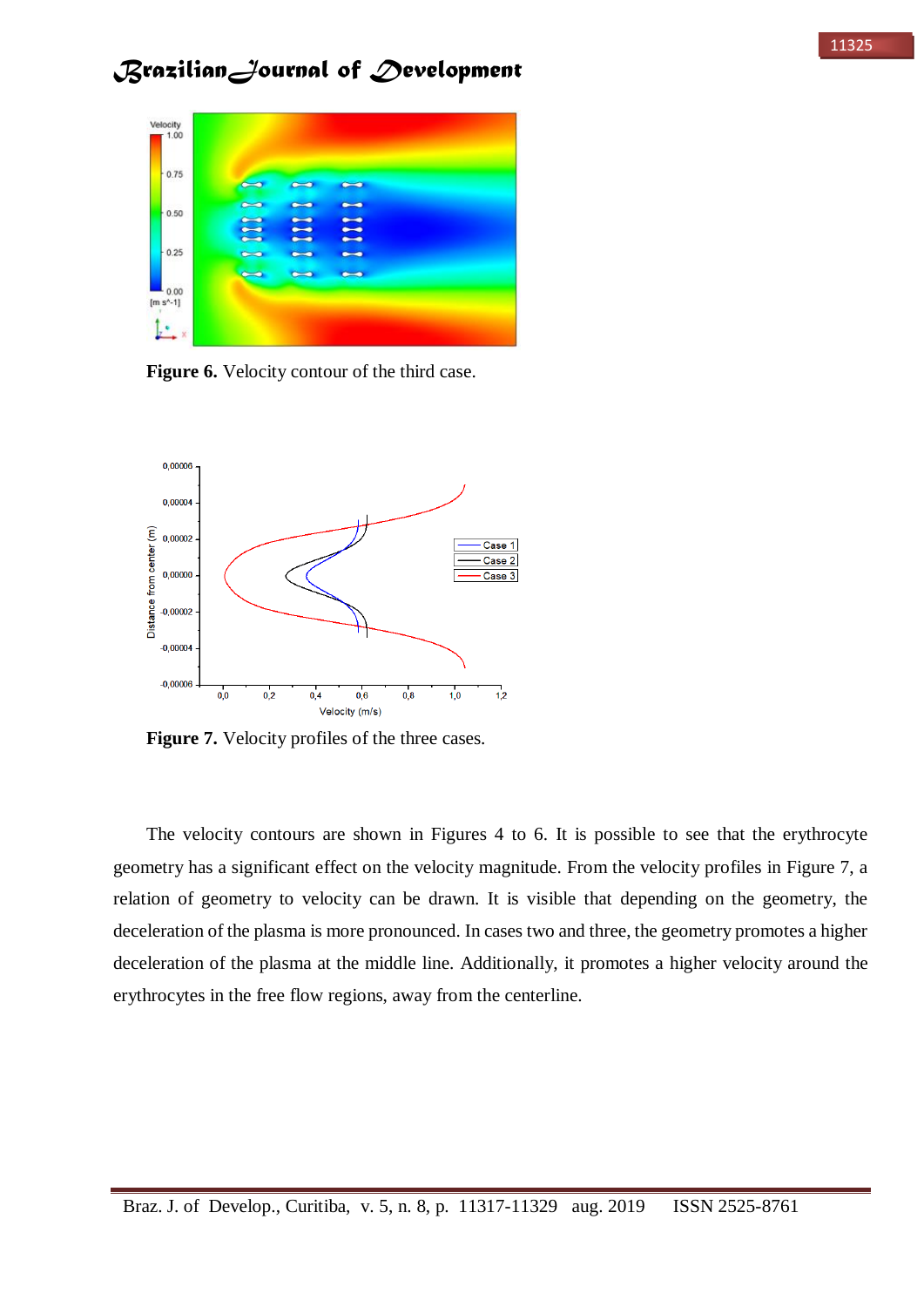

**Figure 8.** Flow streamlines of the first case.



Figure 9. Flow streamlines of the second case.



**Figure 10.** Flow streamlines of the third case.

Streamlines are presented in Figures 8 to 10. Although cases one and two are similar, case three showed a recirculation after the cells, despite having considerably low Reynolds numbers. This recirculation pattern can be attributed to the geometry chosen for this simulation. Since the spacing between each erythrocyte is relatively narrow, ranging from one to three erythrocyte diameters, plasma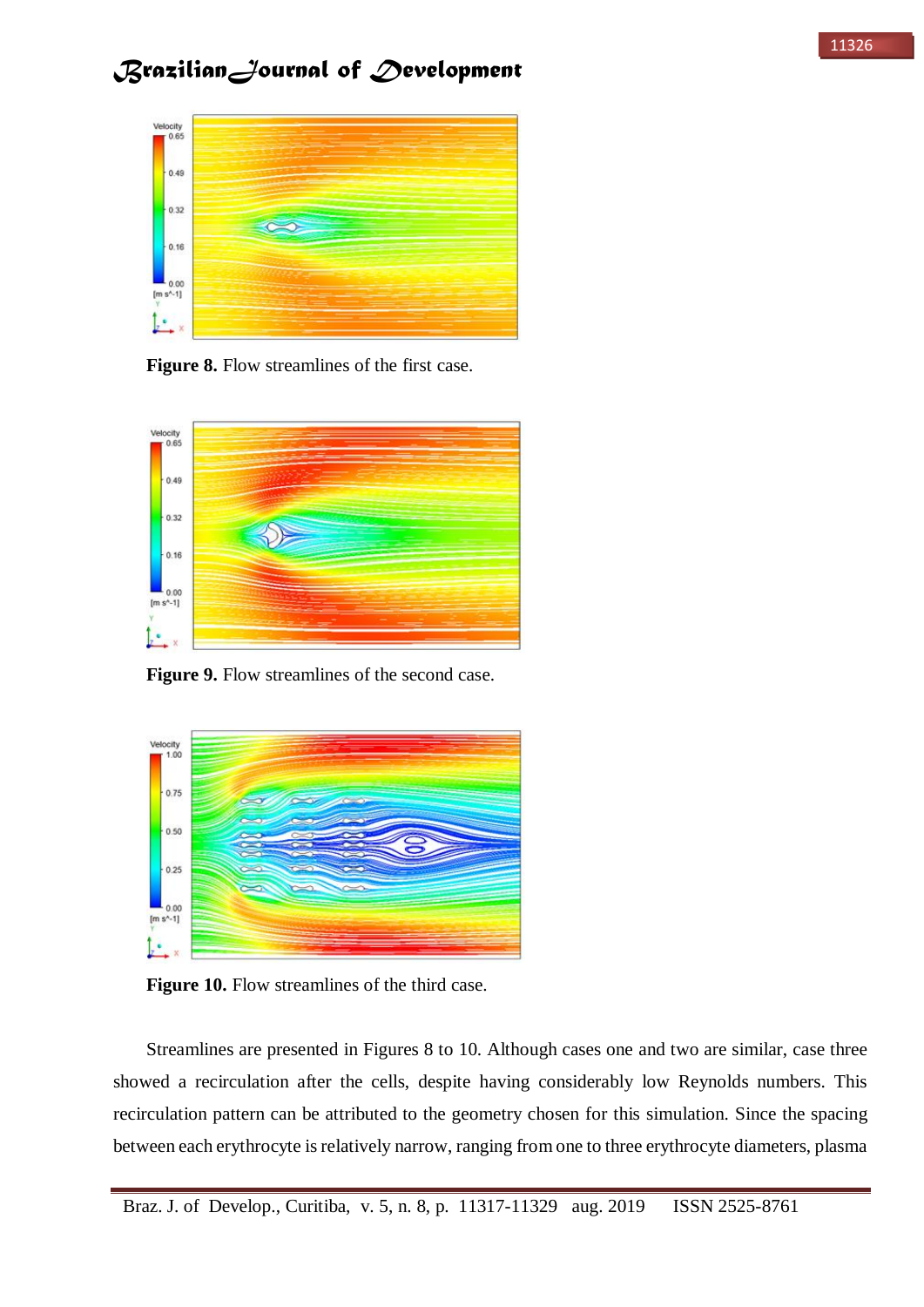might experience an expansion after leaving the erythrocyte cluster. This result could also be associated with the fact that the cells being simulated are rigid bodies, which is not the mechanical behavior of erythrocytes.

## **4 FINAL REMARKS**

The present study aimed to simulate and analyze the plasma flow around erythrocytes using the computational fluid dynamic technique. From the simulations carried out, it was possible to see that the Reynolds number in the spatial domain adopted have relative low values, indicating that the flow is laminar. Such results were in accordance with literature. Furthermore, from the velocity contours and streamlines, it was noted that erythrocyte geometry had affects in the flow field. It was observed that the fluid deaccelerated in the middle line, as expected, and accelerated on the free flow regions. Although the present study is a preliminary study, this work was used to understand the physics of this type of flow and further studies are being carried.

### **ACKNOWLEDGEMENTS**

This study was financed in part by the Coordenação de Aperfeiçoamento de Pessoal de Nível Superior – Brasil (CAPES) – Finance Code 001. The authors would also like to thank the Brazilian Biophysical Society and all the organizers at the  $6<sup>th</sup>$  Annual congress of Biophysics for the opportunity.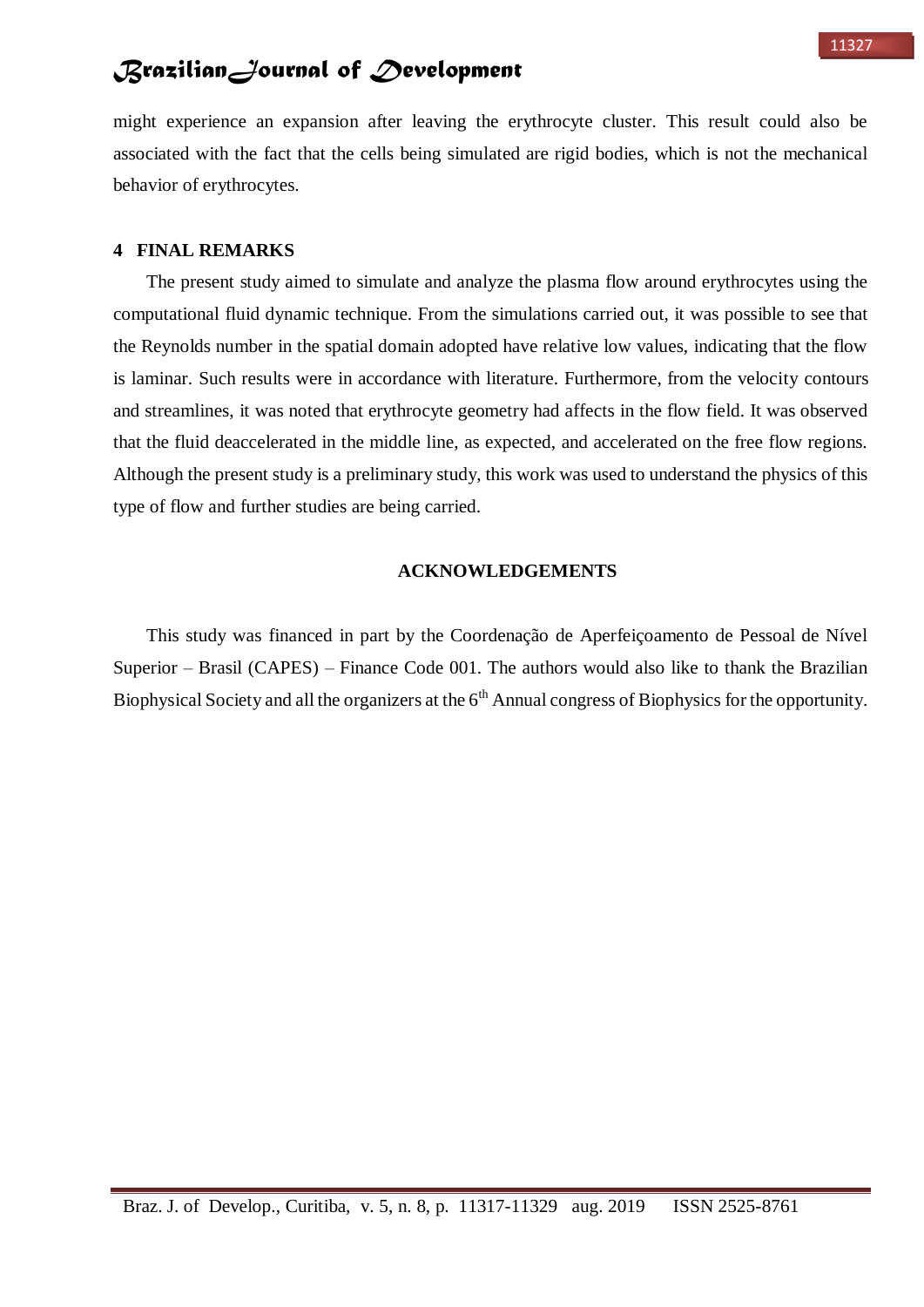#### **REFERENCES**

BALOSSINO, R. et al. Computational models to predict stenosis growth in carotid arteries: Which is the role of boundary conditions? **Computer Methods in Biomechanics and Biomedical Engineering**, v. 12, n. 1, p. 113–123, 2009.

CEBRAL, J. R. et al. Characterization of Cerebral Aneurysms for Assessing Risk of Rupture by Using Patient-specific Computational Hemodynamics Models. n. December, p. 2550–2559, 2005.

CELIK, I. B. Procedure for Estimation and Reporting of Uncertainty Due to Discretization in CFD Applications. v. 130, n. July 2008, p. 1–4, 2019.

DONG, J.; INTHAVONG, K.; TU, J. Image-based computational hemodynamics evaluation of atherosclerotic carotid bifurcation models. **Computers in Biology and Medicine**, v. 43, n. 10, p. 1353–1362, 2013.

JAY, A. W. L. GEOMETRY OF THE HUMAN ERYTHROCYTE I . EFFECT OF ALBUMIN ON CELL GEOMETRY. **Biophysical Journal**, v. 15, n. 3, p. 205–222, 1975.

JUNG, J.; HASSANEIN, A. Three-phase CFD analytical modeling of blood flow. **Medical Engineering & Physics**, v. 30, p. 91–103, 2008.

KARIMI, S. et al. Effect of rheological models on the hemodynamics within human aorta: CFD study on CT image-based geometry. **Journal of Non-Newtonian Fluid Mechanics**, v. 207, p. 42–52, 2014.

LI, M. et al. Hemodynamics in Ruptured Intracranial Aneurysms with Known Rupture Points. **World Neurosurgery**, p. 1–6, 2018.

LIU, Y.; LIU, W. K. Rheology of red blood cell aggregation by computer simulation. **Journal of Computational Physics**, n. 220, p. 139–154, 2006.

MORALES, H. G. et al. Newtonian and non-Newtonian blood flow in coiled cerebral aneurysms. **Journal of Biomechanics**, v. 46, n. 13, p. 2158–2164, 2013.

NOGUCHI, H.; GOMPPER, G. Shape transitions of fluid vesicles and red blood cells in capillary flows. **Proceedings of the National Academy of Sciences of the United States of America**, v. 102, n. 40, p. 14159–14164, 2005.